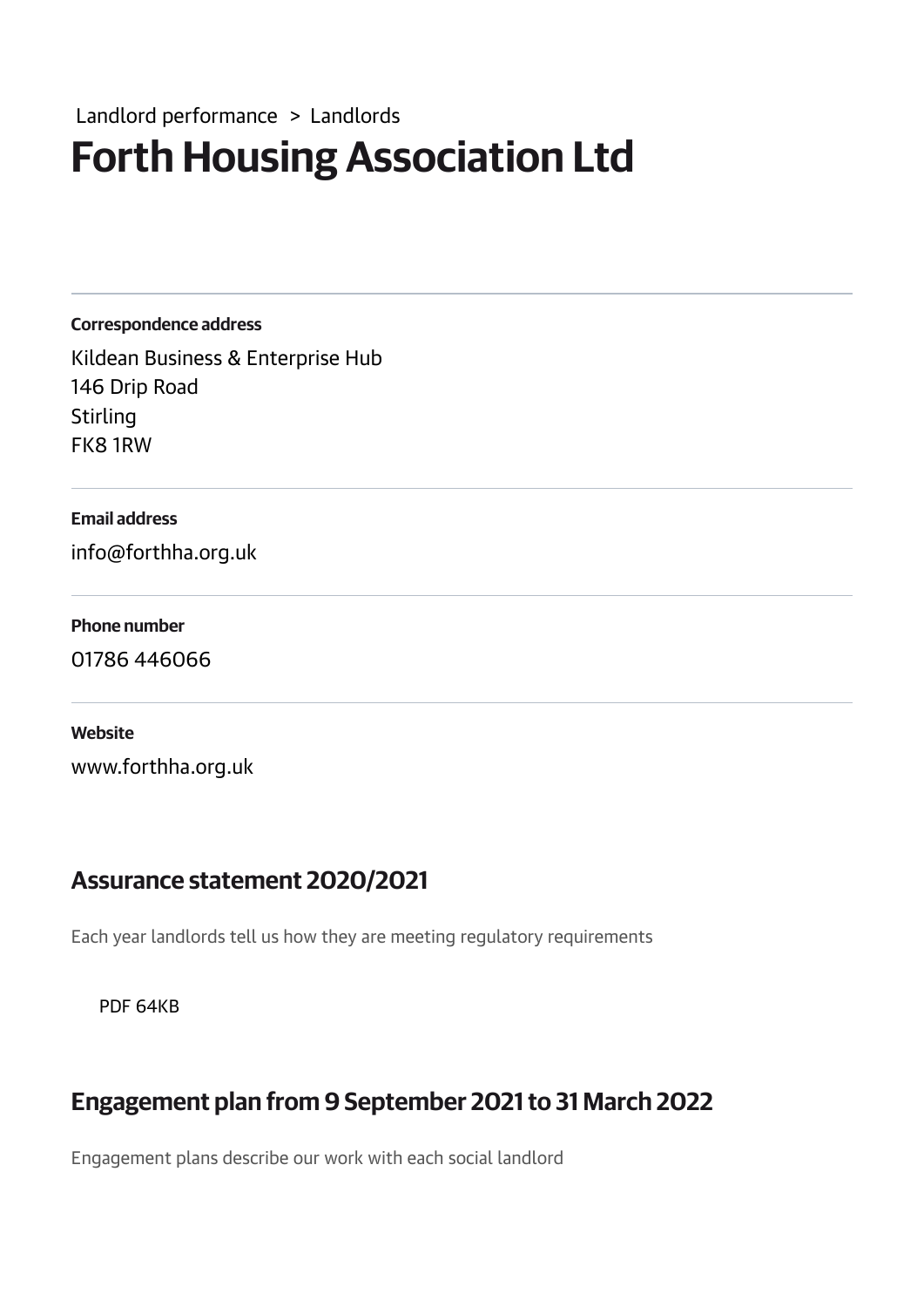### Compare this landlord to others

Landlord Comparison Tool

|                     | <b>Landlord report</b> Landlord details Housing stock Documents |  |
|---------------------|-----------------------------------------------------------------|--|
|                     |                                                                 |  |
| View report by year |                                                                 |  |
| 2020/2021           |                                                                 |  |

### Homes and rents

At 31 March 2021 this landlord owned 865 homes.

The total rent due to this landlord for the year was £3,570,297.

The landlord increased its weekly rent on average by 1.0% from the previous year.

### Average weekly rents

| Size of home | Number of homes owned    | This landlord | <b>Scottish average</b> | Di |
|--------------|--------------------------|---------------|-------------------------|----|
| 1 apartment  | $\overline{\phantom{0}}$ | -             | £73.61                  |    |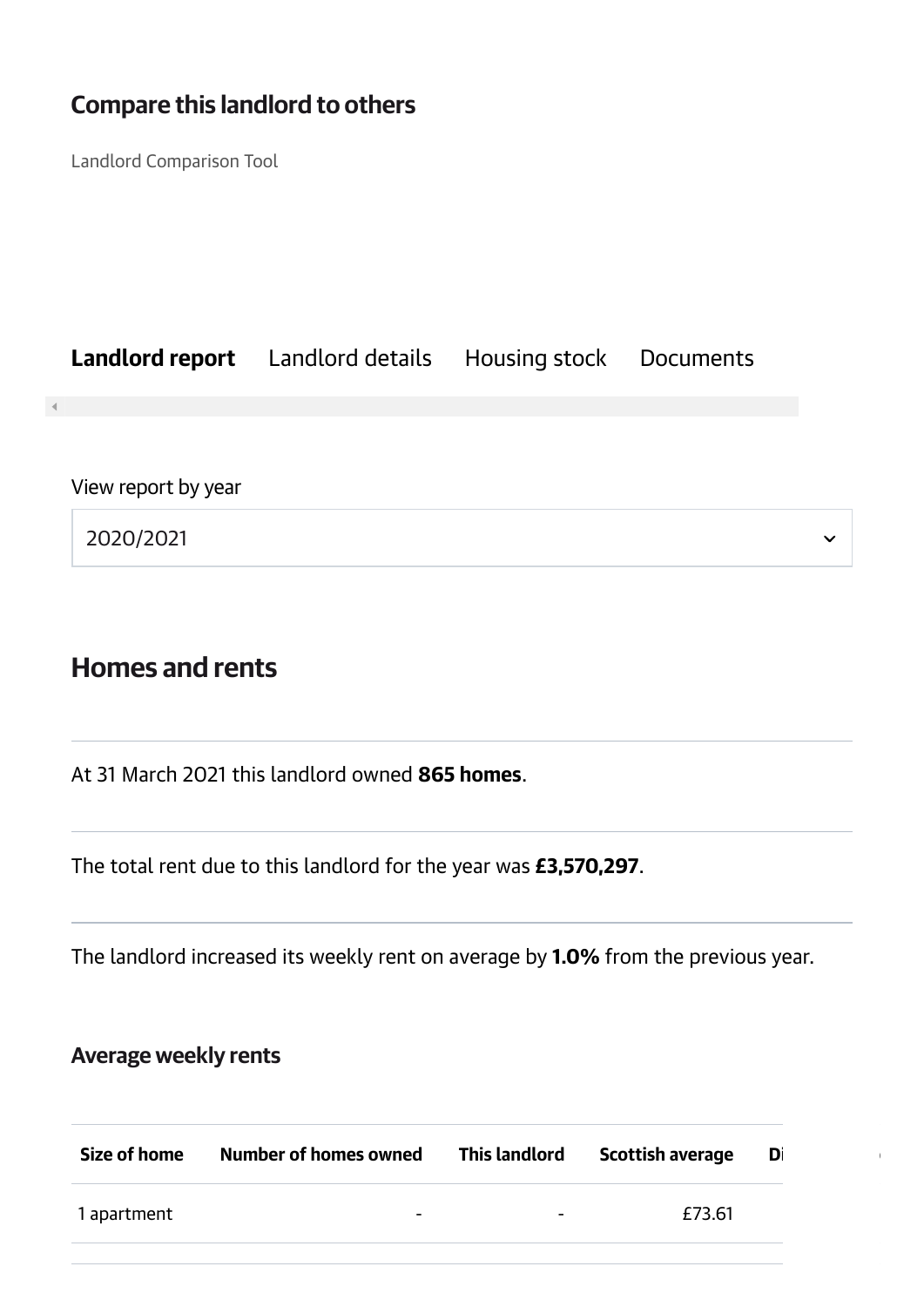| Size of home | Number of homes owned | <b>This landlord</b> | <b>Scottish average</b> | Di |
|--------------|-----------------------|----------------------|-------------------------|----|
| 2 apartment  | 301                   | £73.59               | £79.48                  |    |
| 3 apartment  | 417                   | £82.18               | £82.60                  |    |
| 4 apartment  | 119                   | £89.81               | £89.81                  |    |
| 5 apartment  | 28                    | £95.84               | £99.97                  |    |

Tenant satisfaction

Of the tenants who responded to this landlord's most recent satisfaction survey:

#### Overall service

 $-1$ 

93.6% 89.0% national average

93.6% said they were satisfied with the overall service it provided, compared to the Scottish average of 89.0%.

Keeping tenants informed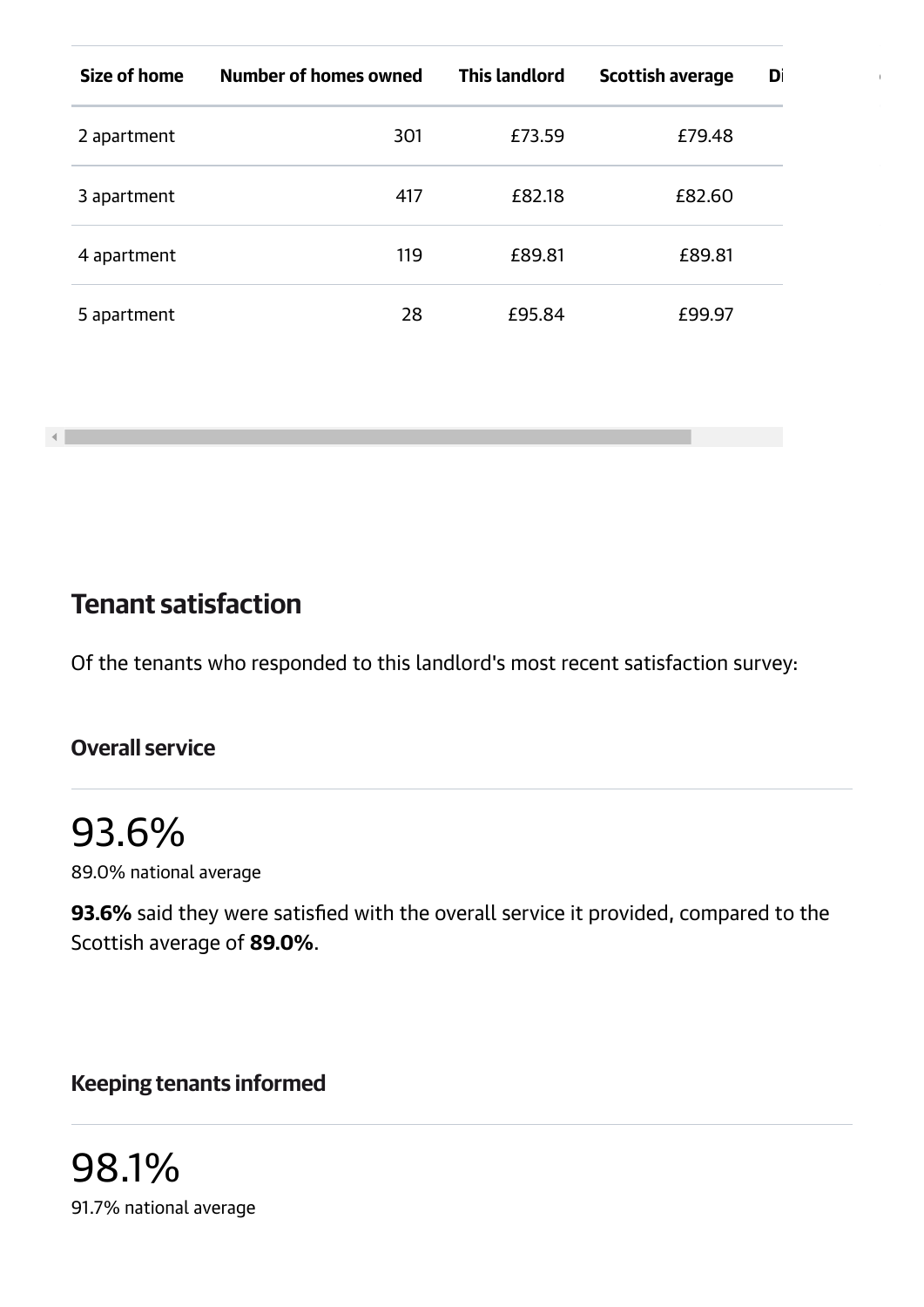98.1% felt that this landlord was good at keeping them informed about its services and outcomes compared to the Scottish average of 91.7%.

#### Opportunities to participate

## 94.3%

86.6% national average

94.3% of tenants were satisfied with the opportunities to participate in this landlord's decision making, compared to the Scottish average of 86.6%.

## Quality and maintenance of homes

#### Scottish Housing Quality Standard

## 98.7%

91.0% national average

98.7% of this landlord's homes met the Scottish Housing Quality Standard compared to the Scottish average of 91.0%.

#### Emergency repairs

2.2 hours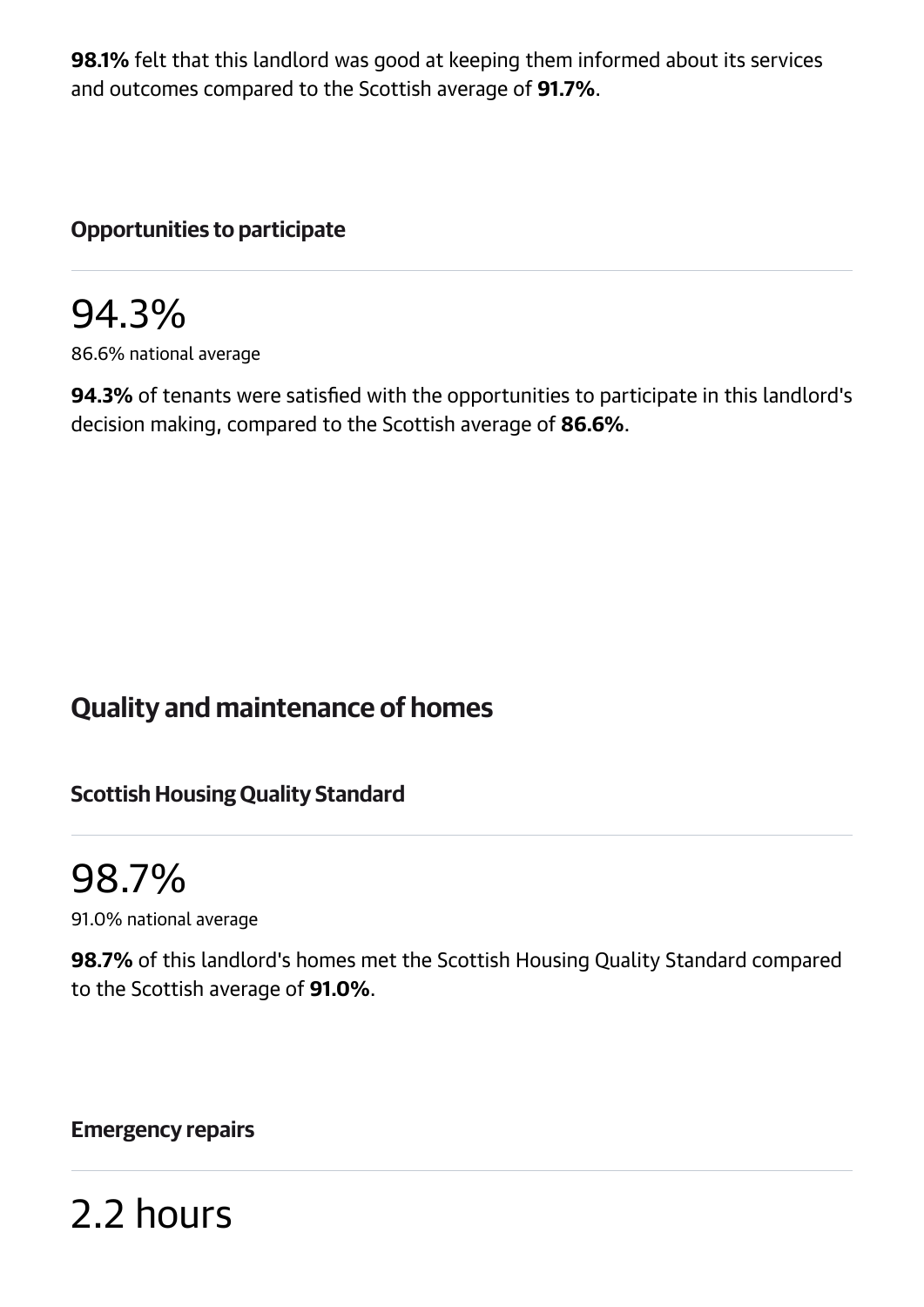The average time this landlord took to complete emergency repairs was 2.2 hours, compared to the Scottish average of 4.2 hours.

Non-emergency repairs

# 3.7 days

6.7 days national average

The average time this landlord took to complete emergency repairs was 3.7 days, compared to the Scottish average of 6.7 days.

### Reactive repairs 'right first time'

## 99.0%

91.5% national average

This landlord completed 99.0% of reactive repairs 'right first time' compared to the Scottish average of 91.5%.

#### Repair or maintenance satisfaction

# 98.5%

90.1% national average

98.5% of tenants who had repairs or maintenance carried out were satisfied with the service they received, compared to the Scottish average of 90.1%.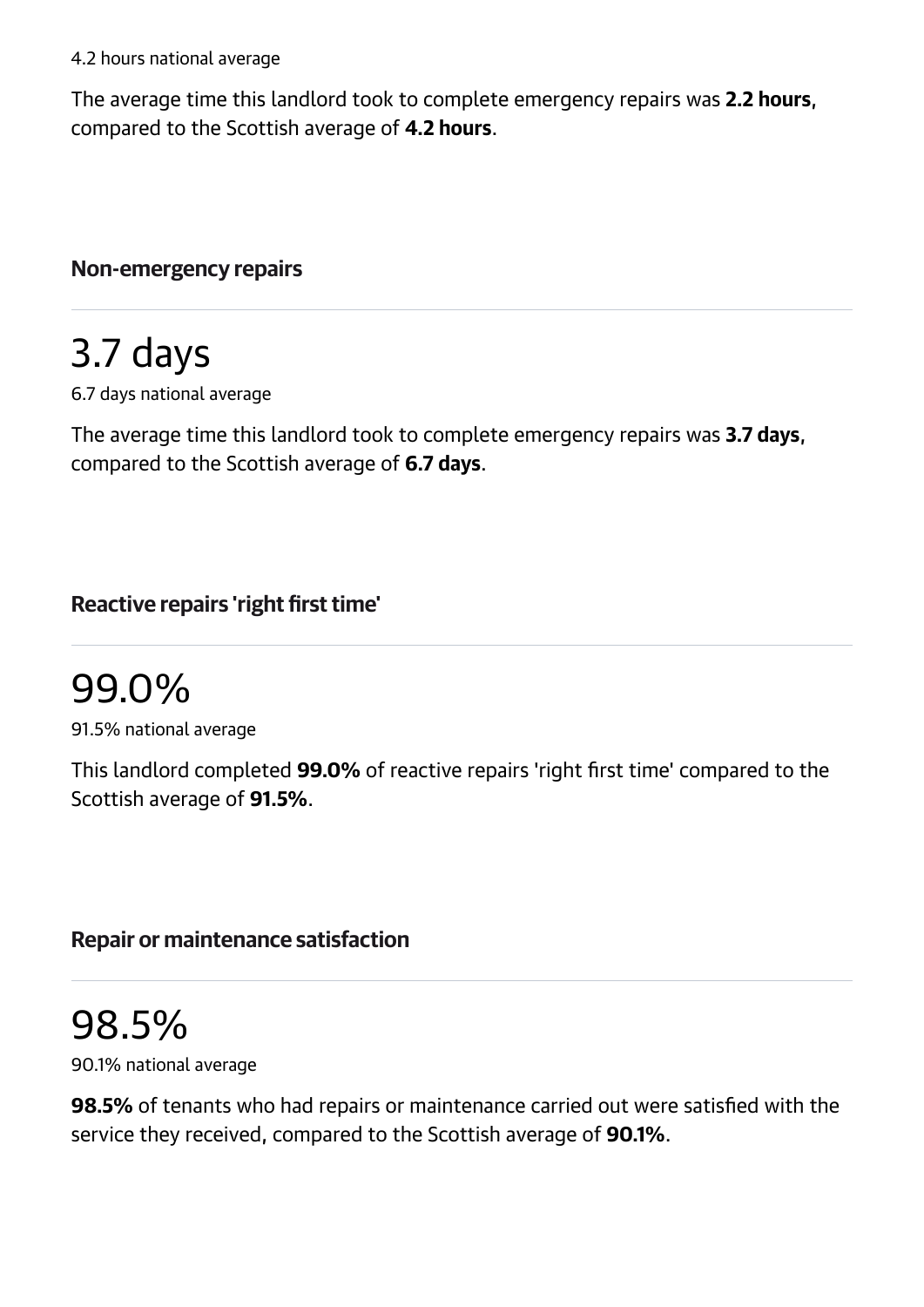## Neighbourhoods

#### Percentage of anti-social behaviour cases resolved

## 98.4%

94.4% national average

98.4% of anti-social behaviour cases relating to this landlord were resolved, compared to the national average of 94.4%.

### Value for money

#### **Total rent collected**

The amount of money this landlord collected for current and past rent was equal to 101.3% of the total rent it was due in the year, compared to the Scottish average of 99.1%.

#### Rent not collected: empty homes

It did not collect 0.1% of rent due because homes were empty, compared to the Scottish average of 1.4%.